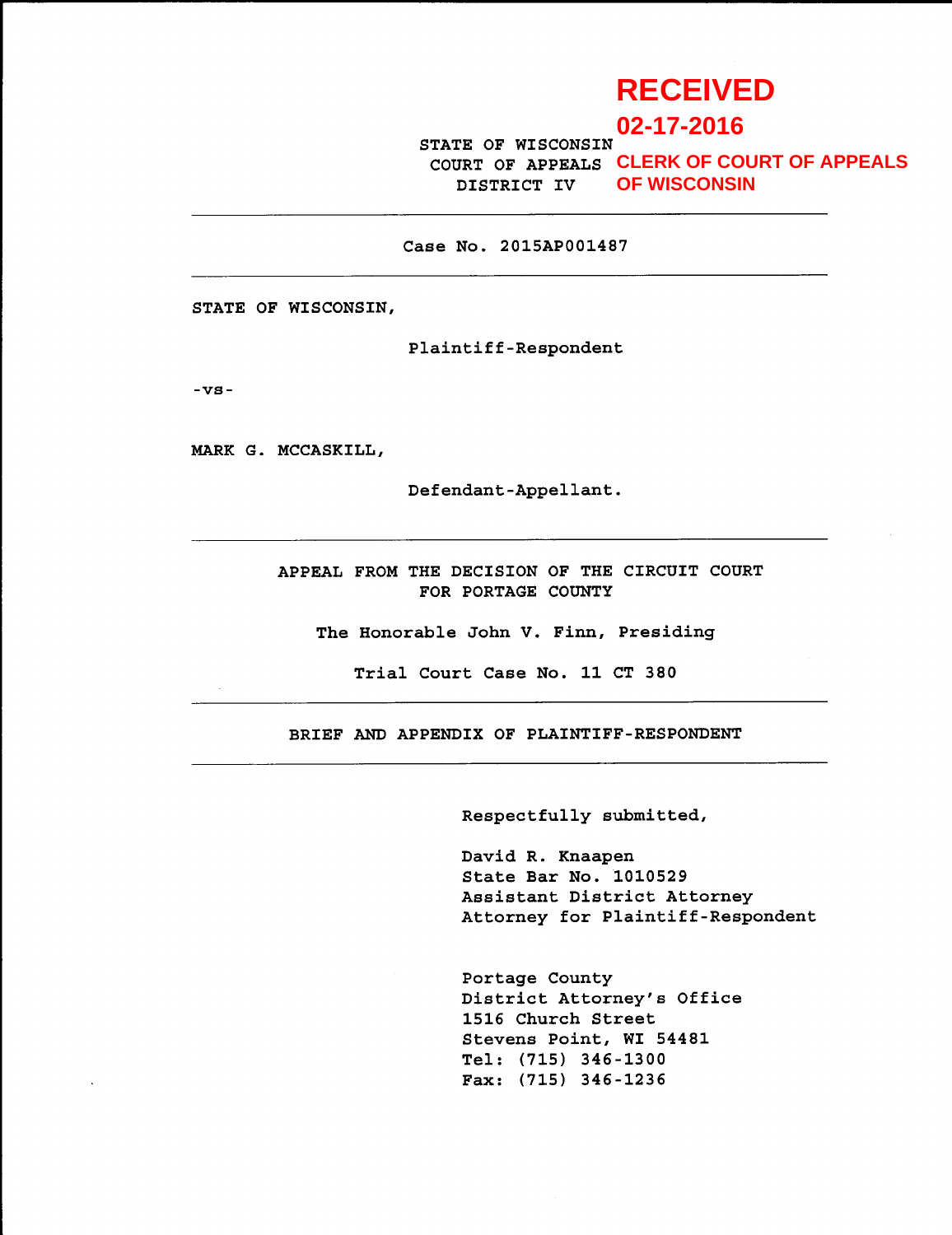# TABLE OF CONTENTS

 $\ddot{\bullet}$ 

t.  $\sim 10^6$ 

 $\frac{d}{dt}$ 

 $\tilde{\mathbb{I}}$ 

 $\frac{1}{2}$ 

 $\bar{z}$ 

 $\ddot{\phantom{0}}$ 

| DID MARK MCCASKILL OPERATE A MOTOR VEHICLE AND IS<br>I. <b>I.</b><br>THERE SUFFICIENT EVIDENCE IN THE RECORD TO SUPPORT |
|-------------------------------------------------------------------------------------------------------------------------|
| DID THE TRIAL COURT PROPERLY REJECT MCCASKILL'S<br>II.<br>COLLATERAL ATTACK OF THE 2005 OWI CONVICTION?1                |
| III. IS A NEW TRIAL NECESSARY IN THE INTERESTS OF                                                                       |
|                                                                                                                         |
|                                                                                                                         |
|                                                                                                                         |
|                                                                                                                         |
| MCCASKILL DID OPERATE A VEHICLE AND THERE IS<br>I. <b>I.</b><br>SUFFICIENT EVIDENT TO SUPPORT THE JURY'S VERDICT2       |
| THE TRIAL COURT PROPERLY REJECTED MCCASKILL'S ATTACK<br>II.                                                             |
| III. THE REAL CONTROVERSY WAS FULLY AND FAIRLY TRIED AND A                                                              |
|                                                                                                                         |
|                                                                                                                         |

 $\mathcal{L}^{\text{max}}_{\text{max}}$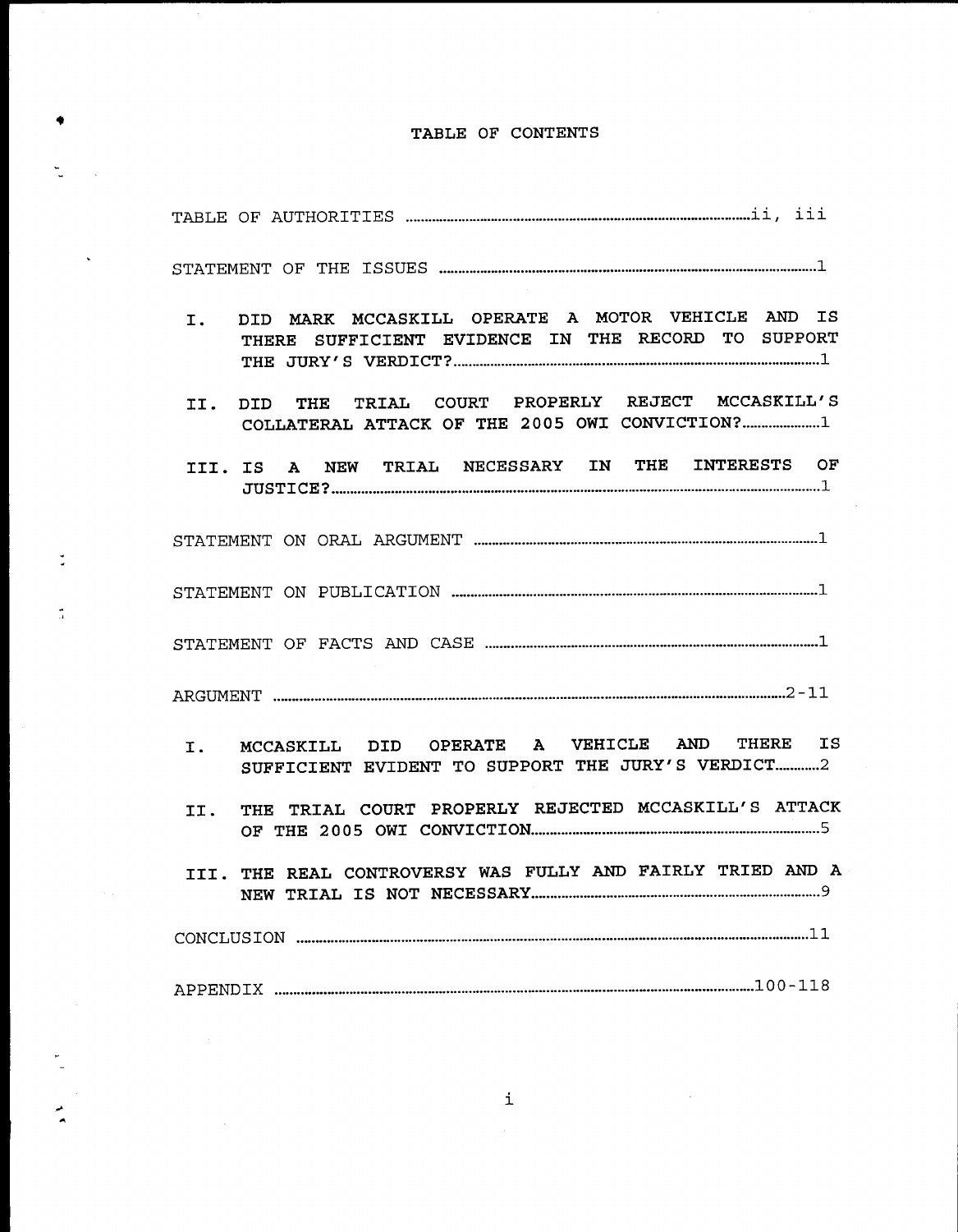# TABLE OF AUTHORITIES

 $\ddot{\ddot{\zeta}}$ 

×.

 $\ddot{\phantom{a}}$ 

 $\frac{1}{n}$ 

 $\bar{z}$ 

| Dunn v. U.S., 284 US 390                            |  |
|-----------------------------------------------------|--|
|                                                     |  |
| Nabbefeld v. State, 83 Wis.2d 515, 266 N.W.2d 292   |  |
|                                                     |  |
| State v. Ernst, 283 Wis.2d 300, 699 N.W.2d 92       |  |
| State v. Forster, 260 Wis.2d 149, 659 N.W.2d 144    |  |
| State v. Hahn, 238 Wis.2d 889, 618 N.W.2d 528       |  |
| State v. Hammill, 293 Wis.2d 654, 718, N.W.2d 747   |  |
| State v. Johnson, 184 Wis.2d 324, 516 N.W.2d 463    |  |
| State v. Mertes, 315 Wis.2d 756, 762 N.W.2d 813     |  |
| State v. Mills, 62 Wis.2d 186, 214 N.W.2d 456       |  |
| State v. Poellinger, 153 Wis.2d 493, 451 N.W.2d 752 |  |

 $\sim 10^6$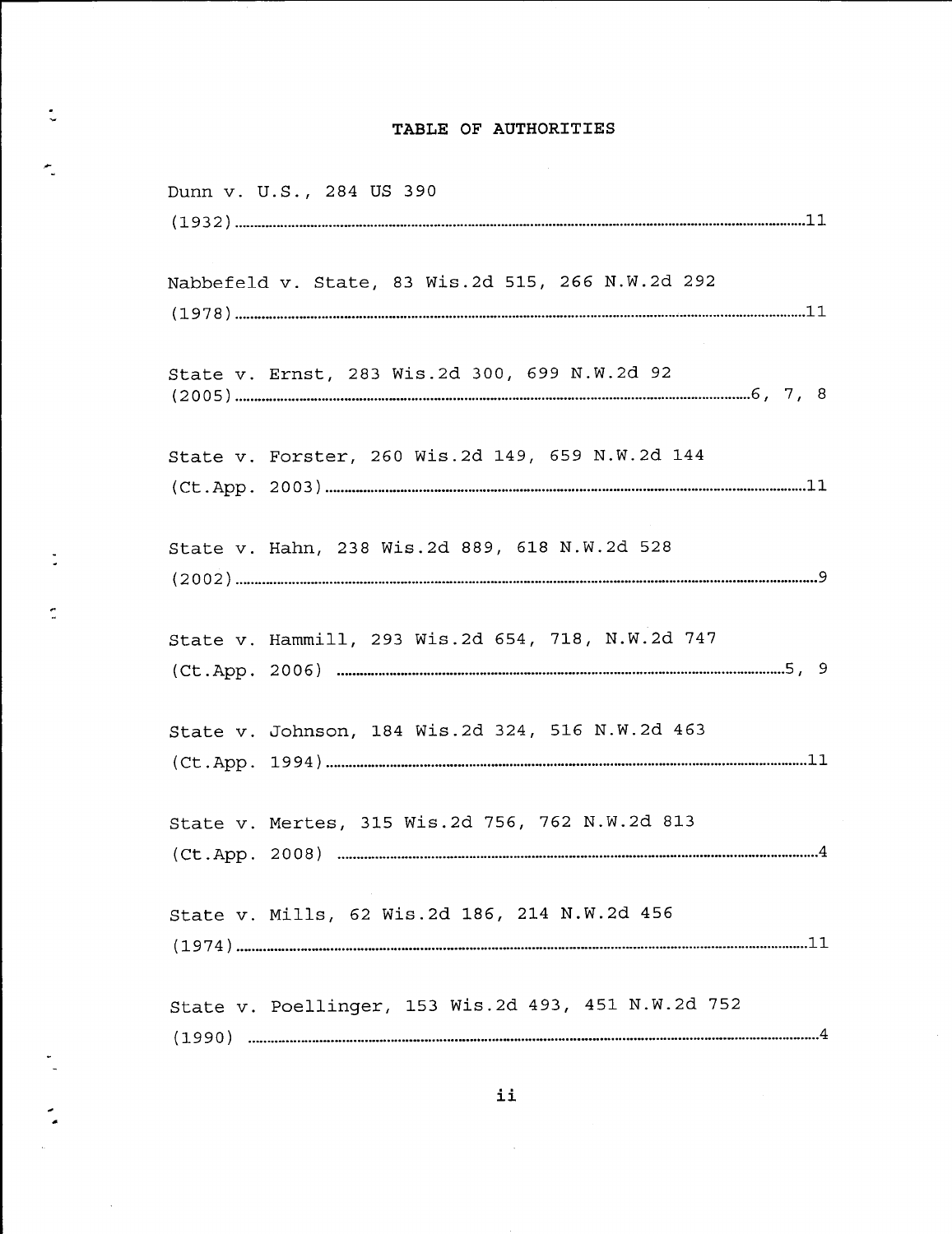| State v. Thomas, 161 Wis.2d 616, 468 N.W.2d 729          |  |
|----------------------------------------------------------|--|
|                                                          |  |
| State v. Thomas, 274 Wis.2d 513, 683 N.W.2d 497          |  |
| State v. Waldner, 206 Wis.2d 51, 556 N.W.2d 681          |  |
| State v. Wilson, 149 Wis.2d 878, 440 N.W.2d 534          |  |
| State v. Witkowski, 143 Wis.2d 216, 420 N.W.2d 420       |  |
| Village of Cross Plains v. Haanstad, 288 Wis.2d 573, 709 |  |

ξ.

 $\frac{9}{2}$ 

 $\tilde{\mathbb{C}}$ 

 $\frac{1}{2}$ 

 $\frac{1}{2}$ 

## OTHER AUTHORITIES

|--|--|--|--|

WIS JI-CRIMINAL 2660C. 10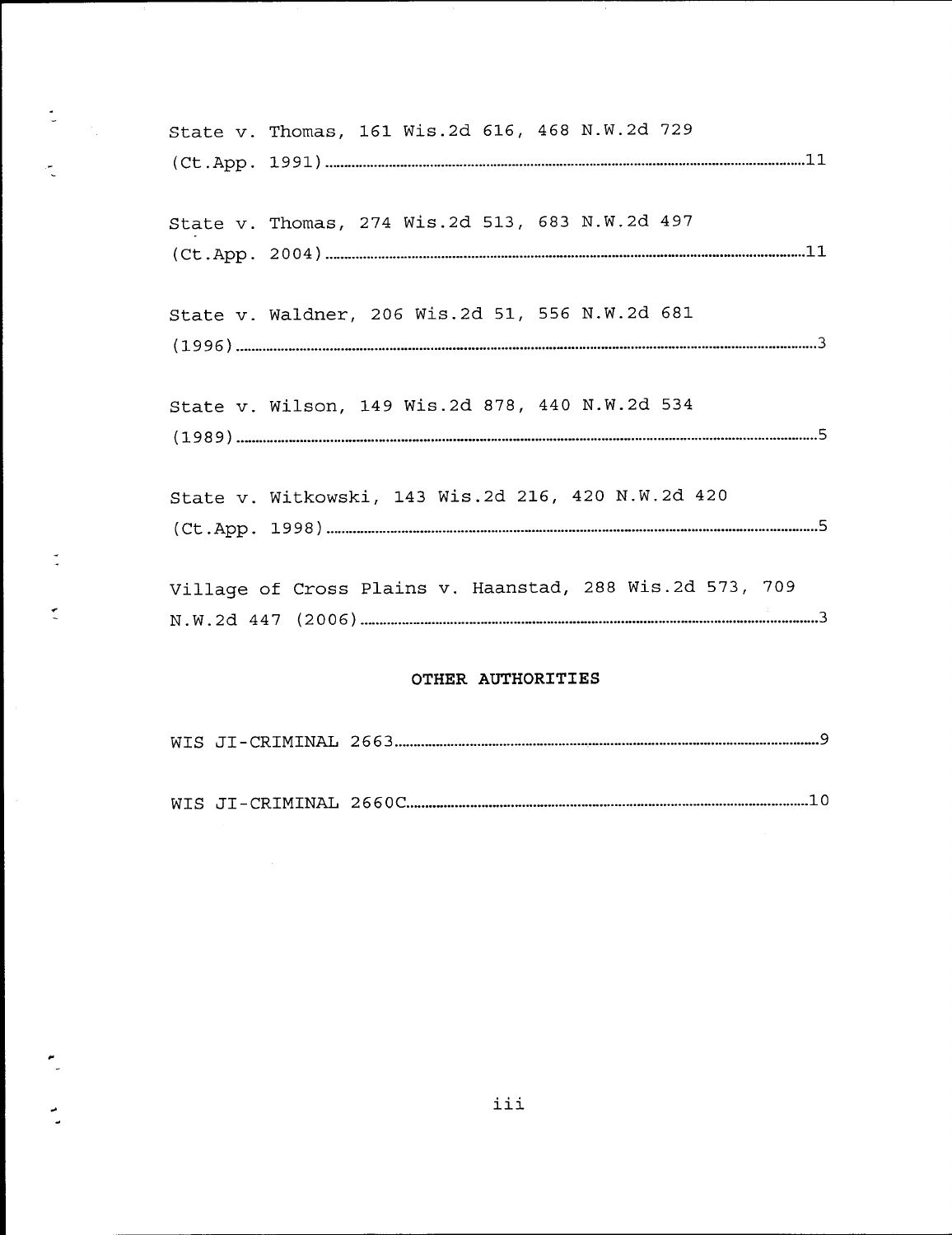#### STATEMENT OF THE ISSUES

# 1. DID MARK MCCASKILL OPERATE A MOTOR VEHICLE AND IS THERE SUFFICIENT EVIDENCE IN THE RECORD TO SUPPORT THE JURY'S VERDICT?

The Trial Court and a Jury Answered "Yes" as to the issue of McCaskill operating a motor vehicle.

## 2. DID THE TRIAL COURT PROPERLY REJECT MCCASKILL'S COLLATERAL ATTACK OF THE 2OO5 OWI CONVICTION?

The Trial Court denied the motion to exclude a 2005 OWI conviction for purposes of enhancing the sentence in this case.

3. IS A NEW TRIAL NECESSARY IN THE INTERESTS OF JUSTICE? This issue was not addressed by the Trial Court.

### STATEMENT ON ORAL ARGUMENT

The State does not believe oral argument is necessary in this case. The briefs will fully develop the issues and the Iaw.

#### STATEMENT ON PUBLICATION

The State does not believe publication of this is case is necessary as the case involves the application of well- settled rules of law to a common fact situation.

## STATEMENT OF FACTS AND CASE

The State agrees this appeal centers around an incident that occurred on August 31, 2011 at approximately 12:30 a.m. as recited in McCaskill's brief. The State also agrees with the statement of the case as set forth in McCaskill's brief.

I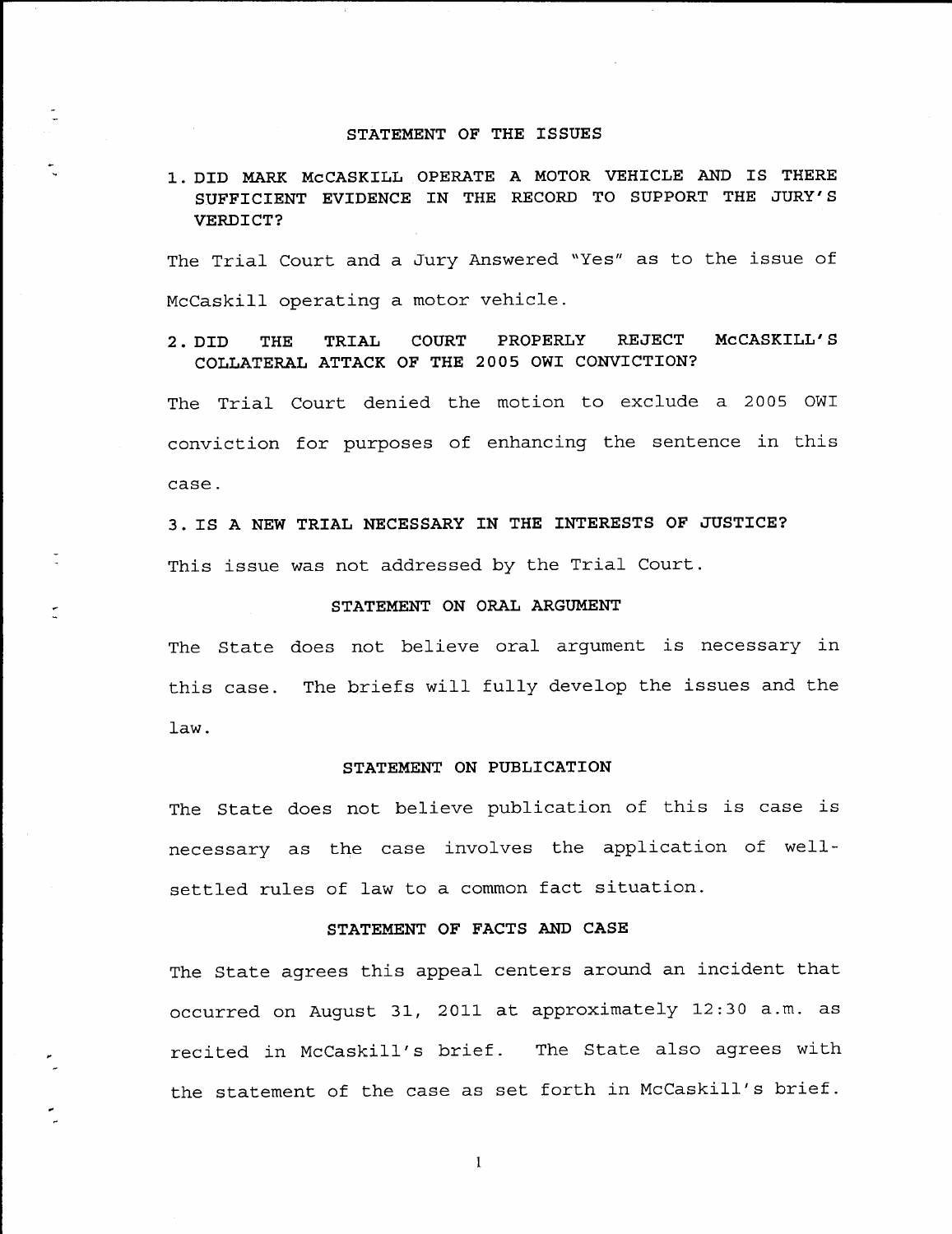#### **ARGUMENT**

## 1. McCASKILL DID OPERATE A VEHICLE AND THERE IS SUFFICIENT EVIDENCE TO SUPPORT THE JURY'S VERDICT.

The arrest of McCaskill in this case did not initially stem from operation of a vehicle. Law enforcement officers were contacted by a resident who was concerned that a car had been parked out in the street with its headlights on for over an hour. Law enforcement's contact with McCaskill was initially out of a community caretaker function. When a citizen calls to express concern over a parked vehicle, law enforcement has an obligation to investigate that situatio to determine if the driver is injured or 1ost. or has car problems in order to render aid or assistance. Upon making contact with Mccaskill, however, 1aw enforcement found him unresponsive, sitting in the driver's seat with no evidence of anyone else in the car or having been in the car.

As the officers investigated further, they detected an odor of intoxicants, which became stronger after McCaskill vomited on himself. It was at that point that the officers had reasonable suspicion to believe a crime was being committed or had been committed - the crime of operating while intoxicated.

Appellate counsel argues that "it is easy to imagine numerous scenarios where the defendant. was driven to the scene and got in the driver's seat after the other driver left." (McCaskill's Brief, pg. 17.) However, that ignores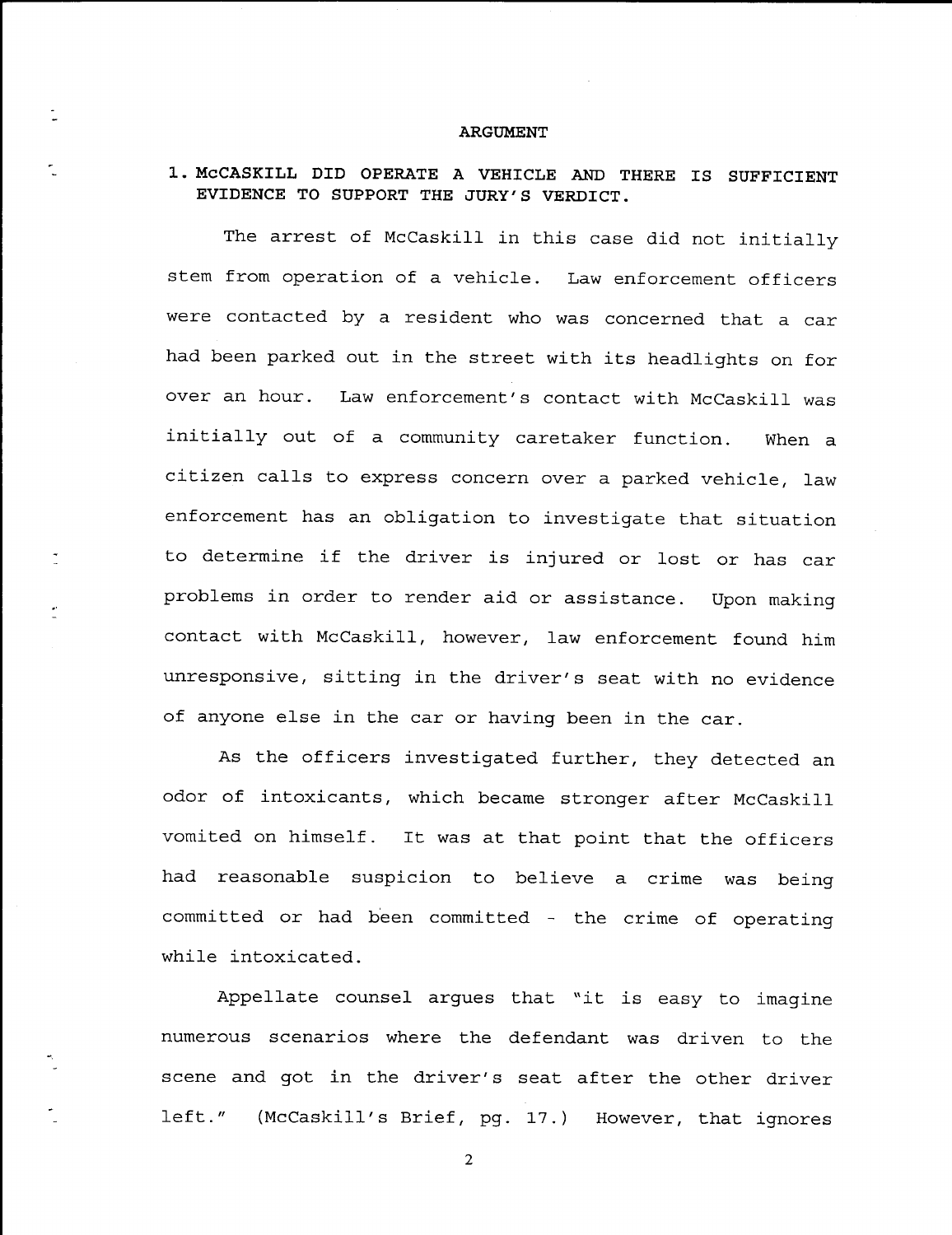well-settled case law that law enforcement is not required to rule out the possibility of innocent behavior before initiating a brief stop. <u>State v. Waldner</u>, 206 Wis.2d 51, <sup>60</sup>, 555 N .W .2d 681, 585 (L996) .

 $\tilde{\mathbb{Z}}$ 

What the officers found was a vehicle with its headlights on, McCaskill sitting in the driver's seat, documentation indicating McCaskill rented the vehicle and no signs or indications that anyone else had been with the vehicle. The officers were not required to rule out the possibility of innocent behavior and had grounds to suspect that McCaskill had driven the car there and that he was under the influence.

Appellate counsel analogizes this case to Village of Cross Plains v. Haanstad, 288 Wis.2d 573, 709 N.W.2d 447 (2006). The clear distinction between this case and Haanstad is that in Haanstad there were witnesses who unequivocally testified to the fact that the defendant took absolutely no part in the vehicle being operated and she did not manipulate any of the controls after the vehicle was parked where officers found them. In this case, there is no evidence nor were there any witnesses to absolve McCaskill of having driven the vehicle.

As it relates to the sufficiency of the evidence to support the verdict, the standard of review is that this Court is not to substitute its judgment for that of the trier of fact unless the evidence, viewed most favorably to

j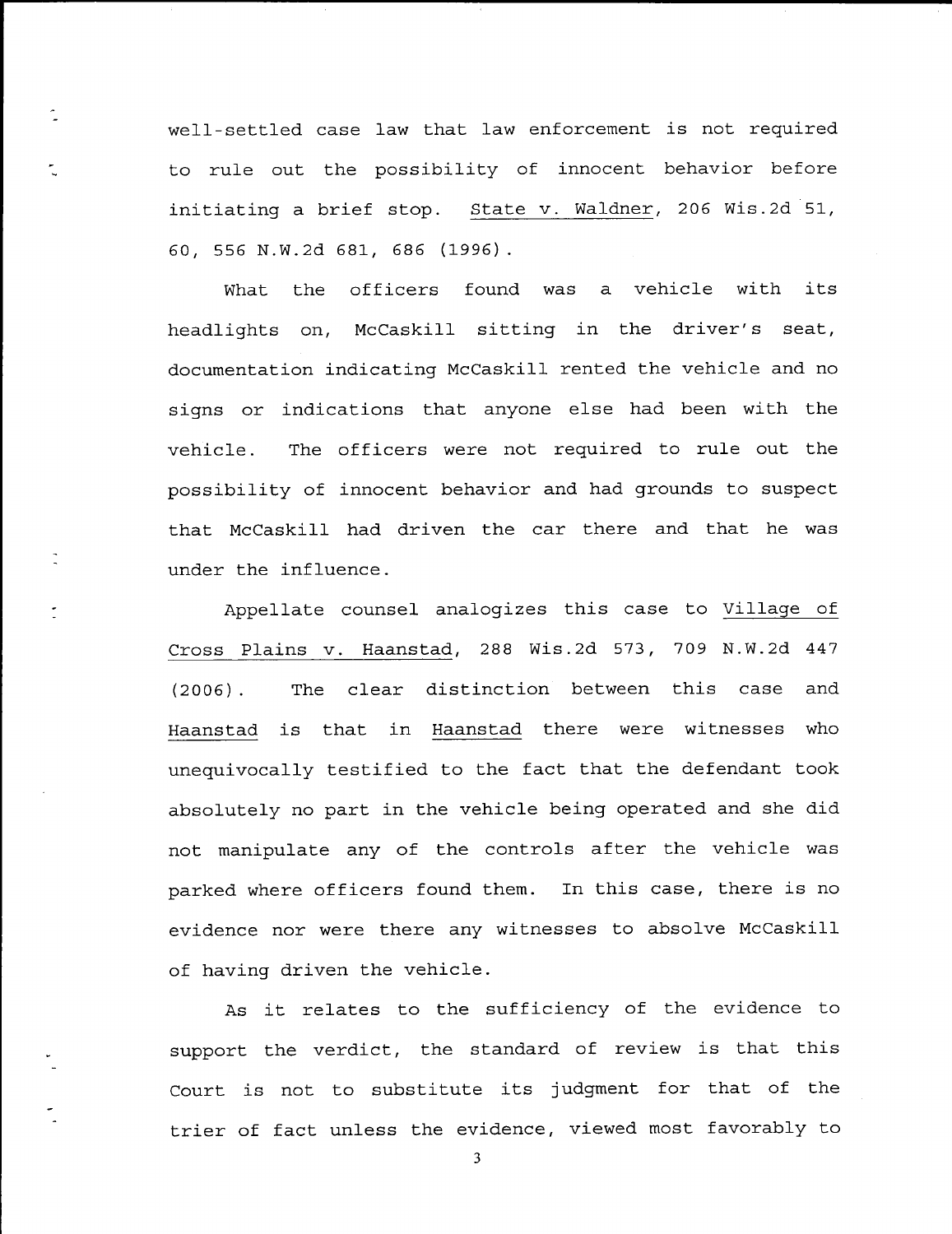Poellinger, 153 Wis.2d 493, 507, 451 N.W.2d 752, 758 (1990). If more than one reasonable inference can be drawn from the evidence, the Court must adopt the inference that supports the verdict. Id. the state and the conviction, is so lacking in probative value and force that. no trier of fact, acting reasonably, could have found guilt beyond a reasonable doubt. <u>State v</u>.

This case is analogous to State v. Mertes, 315 Wis.2d motor vehicle. As the Court in <u>Mertes</u> found, McCaskill's argument "misses the mark. The issue is not whether Mertes was operating the vehicle at, the moment approached him, 756, 762 N.W.2d 813 (Ct.App. 2008). Here, as in <u>Mertes</u>, the defendant is arguing that there was not sufficient evidence to support the conclusion that the defendant operated a rather whether there circumstantial evidence to prove that he drove the car to the police was enough the gas station." Id. at 763. Similarly, the issue in this case is not whether there was evidence to prove operation at the time the officers arrived at Plover Springs Drive, but whether there is sufficient circumstantial evidence to prove that McCaskill drove to that location.

Mertes, is evidence about the keys for the vehicle. In Mertes, the evidence was that the keys were found in the The one fact missing from this case that. was present in ignition. However, in <u>Mertes</u>, the engine for the vehicle was not running but the parking lights were on, the interio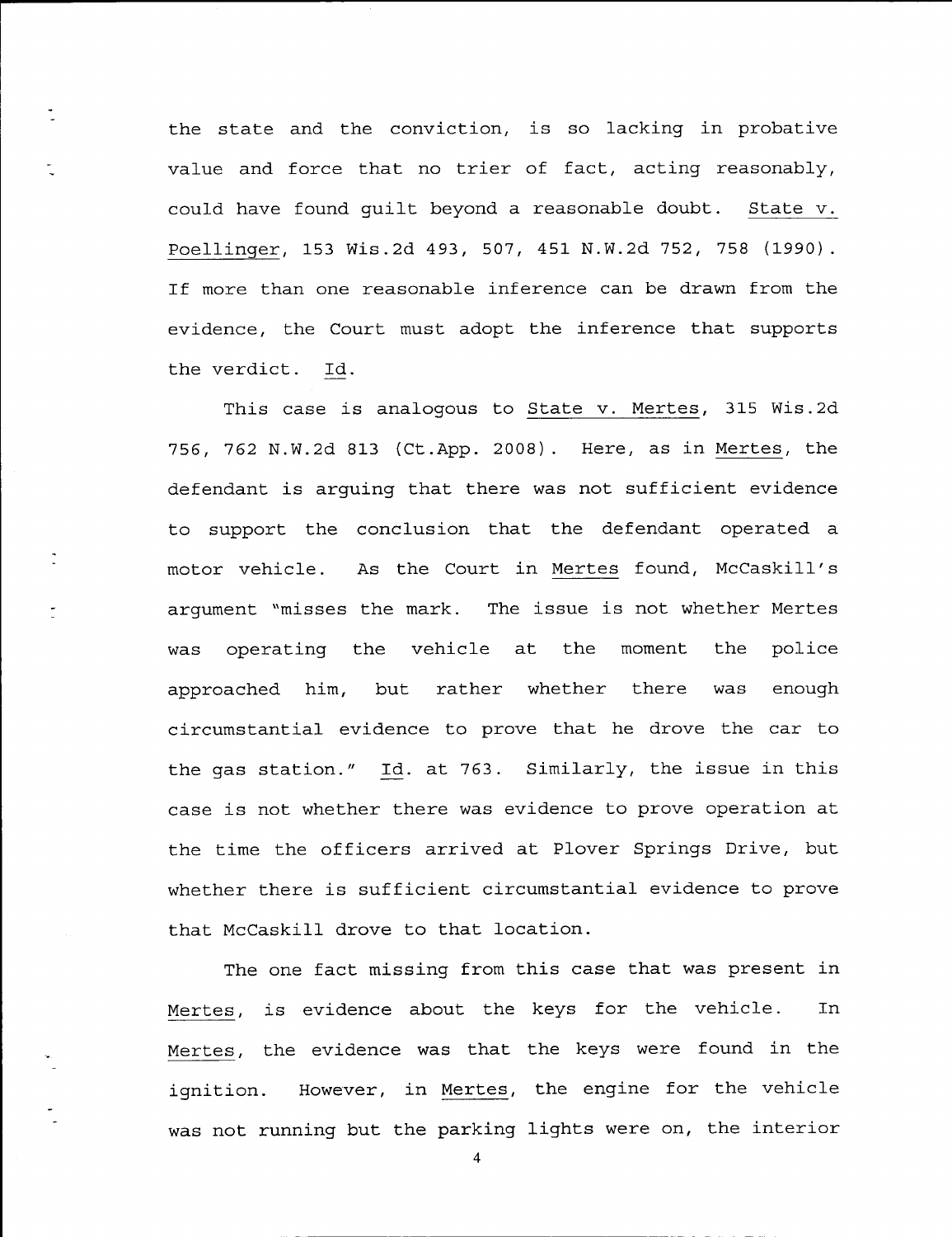dome light was on and the defendant and a passenger were found passed out inside the car, with the defendant sitting in the driver's seat. Id. at 759. In our case, the car's headlights were on and McCaskill was found passed out in the driver's seat. (Appendix, pp. 102-103.) While the vehicle was determined to be a rental vehicle, the officers found evidence that it was rented to McCaskill. (App. pp. 104-106. ) There was no evidence to suggest anyone else was in the vehicle or had driven the vehicle, nor did anyone ever step forward claiming to have been with McCaskill that day. pg. 108.) There was evidence, however, that after this incident, the rental vehicle was returned to the rental  $(App. pq. 108.)$ agency. (App. pg. <sup>107</sup>. )

As stated above, the standard of review is that this Court "must accept the inference drawn by the trier of fact unless the evidence the inference is based on is incredible as a matter of law." State v. Wilson, 149 Wis.2d 878 (1989). Further, "if more than one inference can be drawn from the evidence, the inference which supports the jury's finding must be followed." State v. Witkowski, 143 Wis.2d 2L6 (Ct.App. 1988 )

# 2. THE TRIAL COURT PROPERLY REJECTED MCCASKILL'S ATTACK OF THE 2005 OWI CONVICTION.

Whether McCaskilI made a prima facie showing in <sup>a</sup> collateral attack motion is a question of law that this Court reviews independently. State v. Hammill, 293 Wis.2d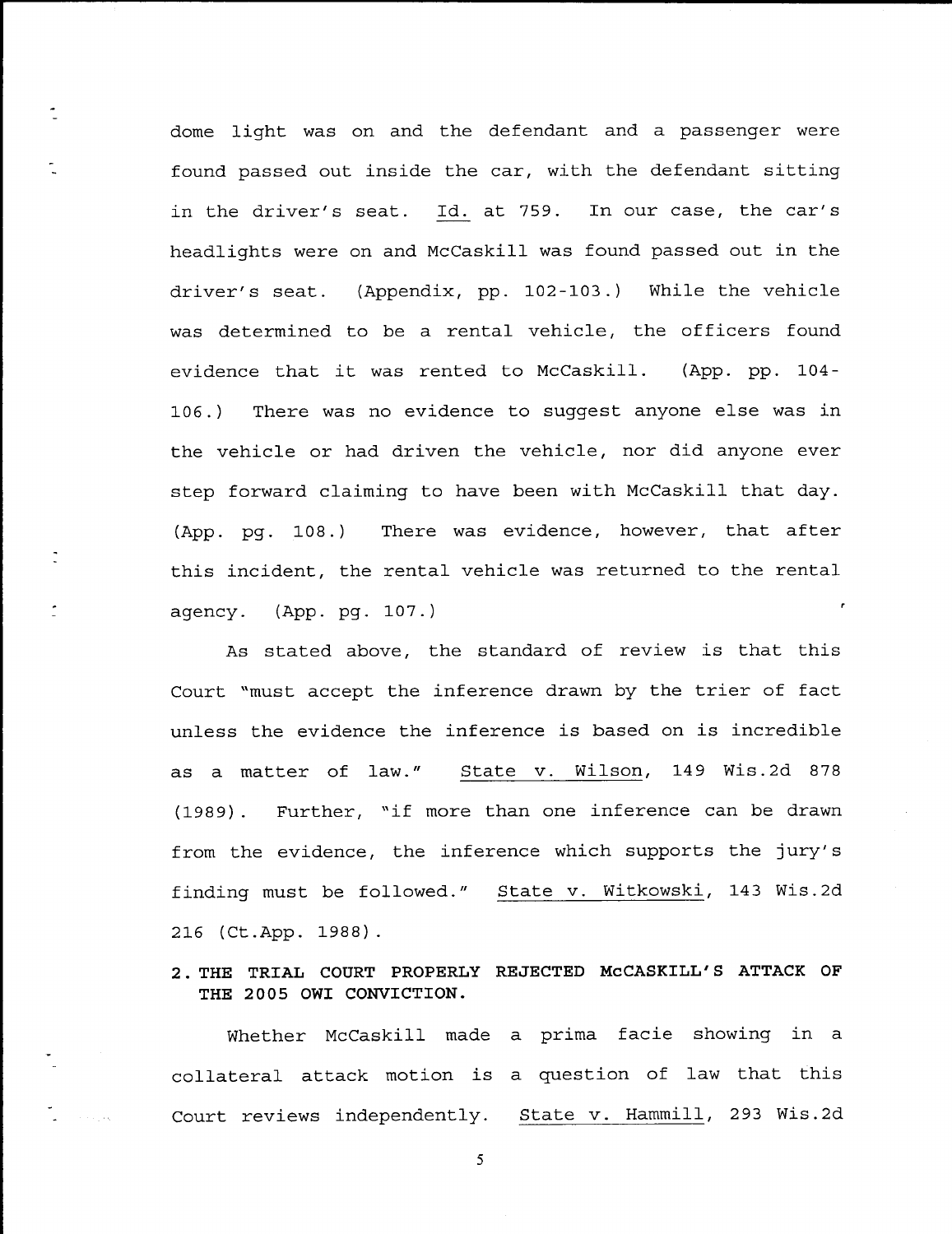554, 661, 718 N.W.2d 747, 750 (Ct.App. 2006), quoting <u>State</u> v. Ernst, 283 Wis.2d 300, 311, 699 N.W.2d 92, 97 (2005). For there to be a valid collateral attack, a defendant must "point to facts that demonstrate that he or she 'did not know or understand the information which should have been provided' in the previous proceeding and, thus, did not knowingly, intelligently, and voluntarily waive his or her right to counsel.' Id. at 662.

 $\ddot{\cdot}$ 

A review of McCaskill's affidavit shows that it failed to meet the standard set forth in Ernst. After setting part, "At my first appearance in that case on September 19, 2005, I entered a plea of guilty." (App. pg. 109.) forth his date of birth, ability to read and employment status, the first paragraph that. has any relevance to the collateral attack issues is  $\P$ 5, which reads, in pertinent

At the motion hearing held on November 2, 2012, the State pointed out, that McCaskill's affidavit was faIse. September 19, 2005 was not his first appearance on that case. transcripts showed that McCaskill made his initial appearance on August 30, 2005 and at that hearing McCaskill entered a not quilty plea. (App. pg. 112.) Further, that transcript shows that McCaskill informed the Court, "I already got an attorney." (App. pp. 111-112.)

 $\P$ 6 of McCaskill's affidavit was false as it reads, "I was not represented by a lawyer at any time in the Portage That admission in the record would also indicate that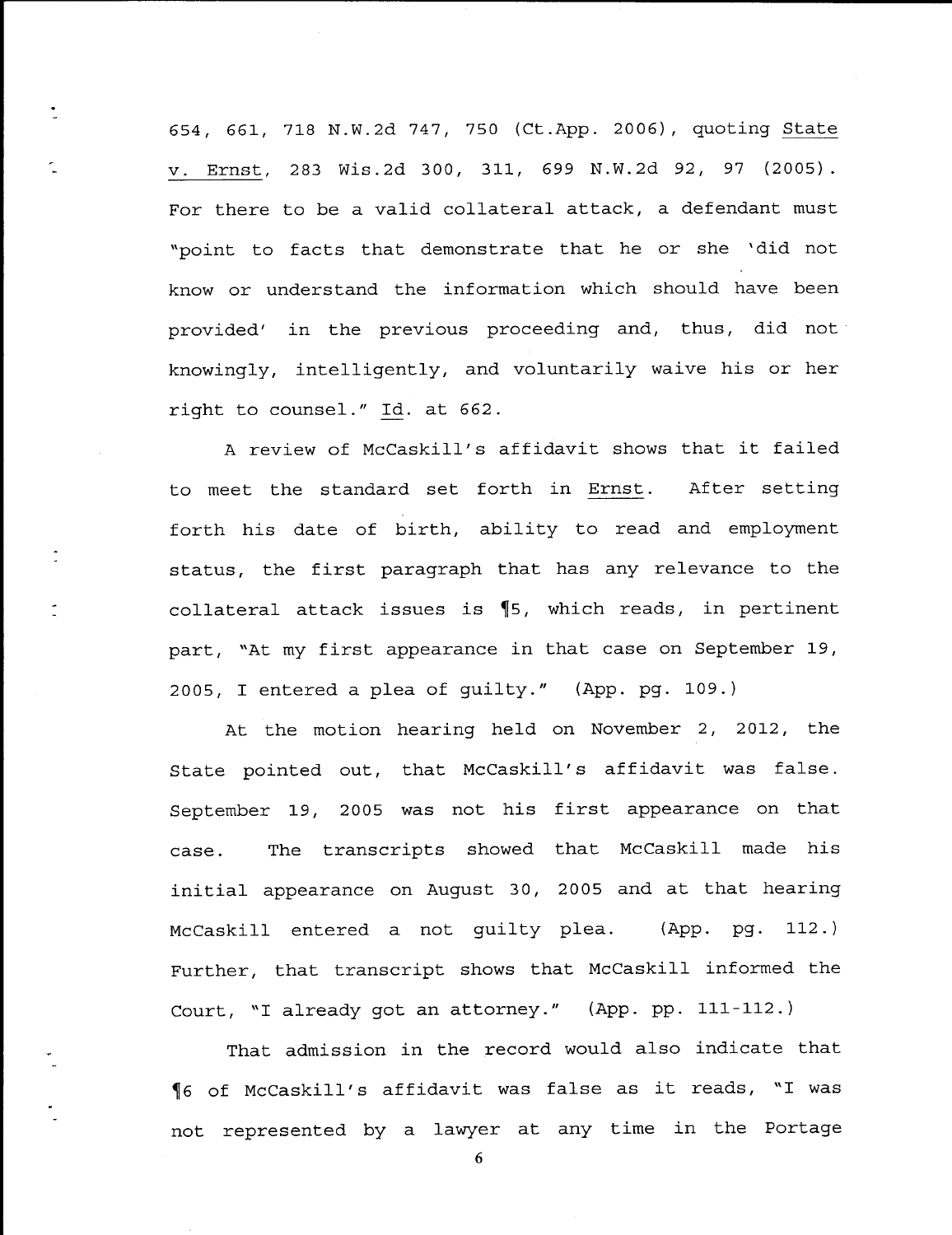County case." (App. pg. 110.) As quoted above, McCaskill told the Court at the initial appearance, "I already got an attorney. "

McCaskill's affidavit in  $\P$ 7 states, "At the time I entered the guilty plea, I was not advised of the maximum penalties I faced." (App. pg. 110.) While that is true, the transcript from the initial appearance shows the Court did inform McCaskill of the minimum and maximum possible penalties for the offense charged in that case and that the defendant understood those penalties. (App. pg. 111.)

Lastly,  $\P$ 8 of McCaskill's affidavit states, "At no time in the case (and not at the time of the guilty plea) was I examined as to whether I was competent to proceed, either with or without an attorney."

All of McCaskill's statements in his affidavit in support of his collateral attack are conclusory statements. There are no statements in that affidavit that speak to specific facts to show his waiver was not a knowing, intelligent and voluntary one. If you compare McCaskill's affidavit to that in <u>State v. Ernst</u>, the two are similar enough for this Court to rule the same as the <u>Ernst</u> Court did – that McCaskill did not make a sufficient prima facie showing to warrant an evidentiary hearing.

In Ernst the defendant's affidavit stated that he was "not represented by counsel and the court did not take <sup>a</sup> knowing and voluntary waiver of counsel from the defendant".

7

 $e^{i\frac{\pi}{2}}$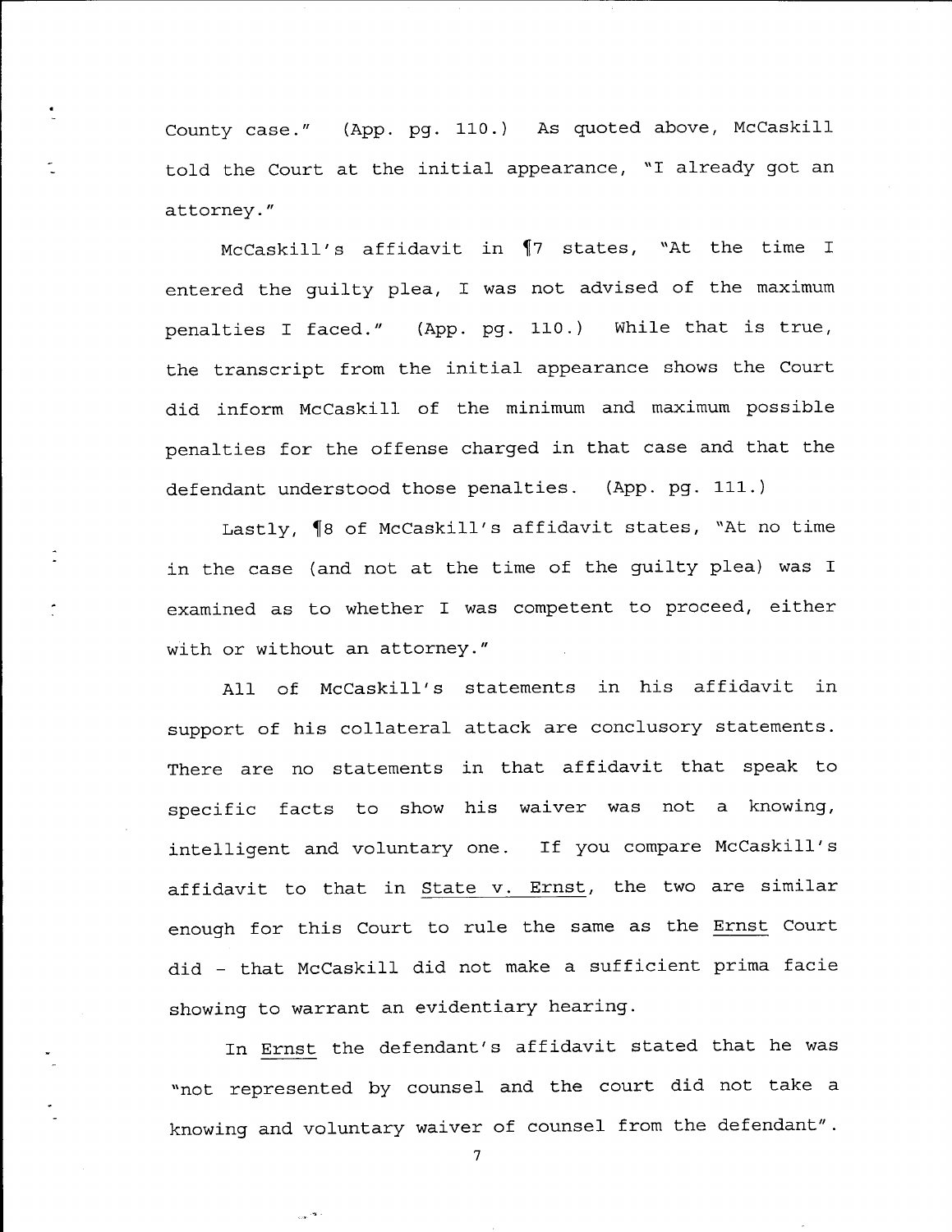Id. at 319. The Supreme Court held, "the lack of specific facts resulted in a failure to establish a prima facie case. Id. The affidavit at question in this appeal is  $\ldots$   $\ldots$ essentially the same. There are no specific facts that show not a knowing, intelligent and McCaskill's waiver was voluntary one.

As noted in Appellate Counsel's brief, the Trial Court reviewed the transcripts from McCaskill's prior case. While not a fu11-f1edged. evidentiary hearing, the Trial Court conducted. enough of a review to see if there was a basis for the collateral attack. As noted, the Tria1 Court found that McCaskill asserted at his initial appearance that he had an attorney and his attorney told him the type of bond he should ask for. While the plea colloquy on September 19, 2005 did not specifically address the advantages and disadvantages of self-representation, the Trial Court did again inquire of Mr. McCaskill whether he wanted to give up his right to be represented by an attorney. (App. pp. 114-115.) As the Court stated in Ernst, "the record must show, or there must be an allegation and evidence which show, that the accused was offered counsel but intelligently and understandingly rejected the offer." Id. at 318. It is clear from the record that McCaskill did this at his plea and sentencing hearing. Especially in light of his statements to the Court at his initial appearance that he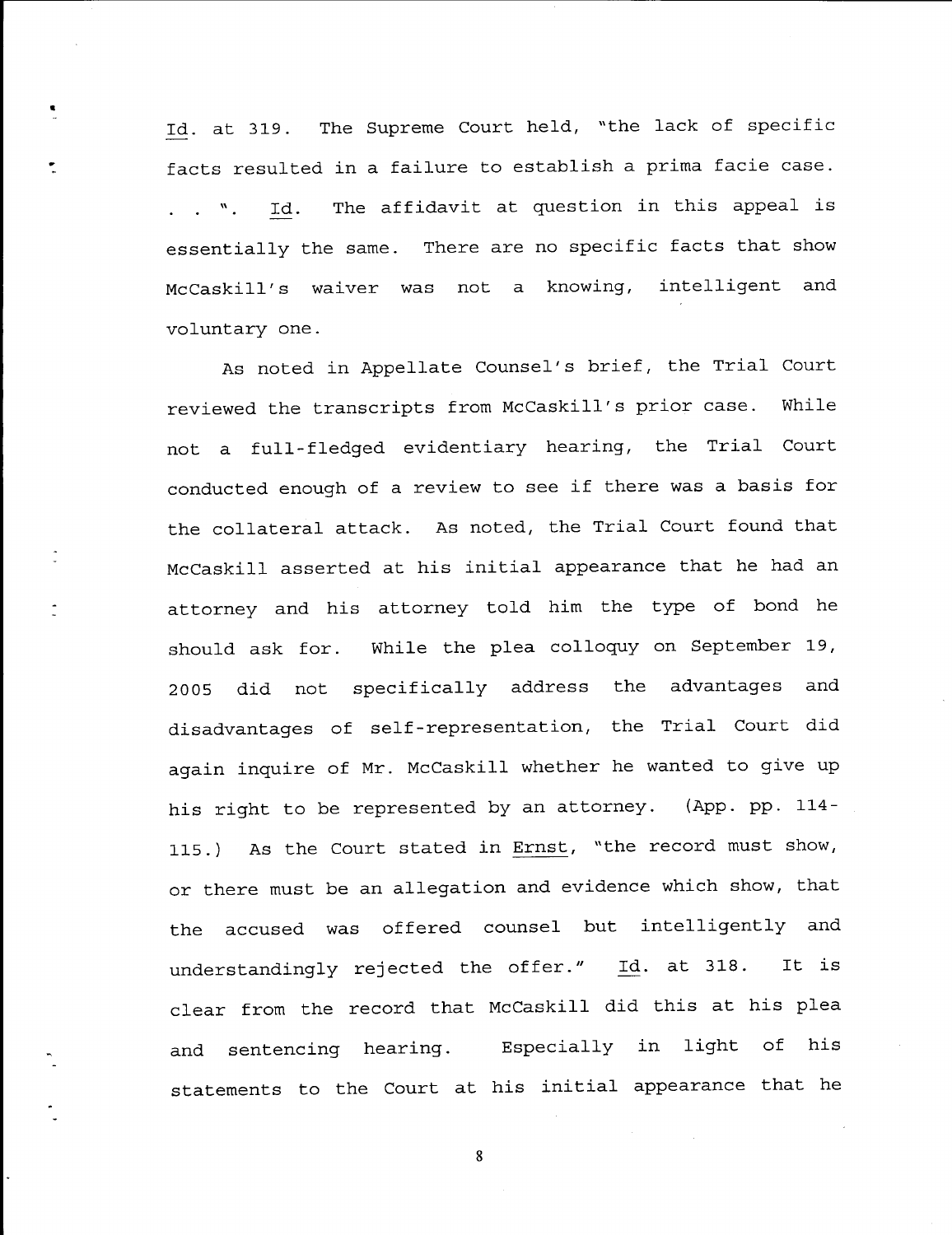had an attorney and had consulted with his attorney about the kind of bond to ask for. (App. pg. 113.)

Appellate counsel's argument (Brief pp. 26-top of 28) regarding other deficiencies in the plea colloquy from the 2005 case is not relevant to this case. If McCaskill wants to challenge the plea colloquy in the 2005 case, it needs to be done through that case. colloquy are not a basis for a collateral attack but are the Deficiencies in the plea basis for a direct attack. That direct attack needs to be taken in that underlying case and not in this appeal. State v. Hahn, 238 Wis.2d 889,903-4, 618 N.W.2d 528, 535 (2000) See also, <u>State v. Hammill, Id.,</u> pg. 666.

# 3. THE REAL CONTROVERSY WAS FULLY AND FAIRLY TRIED AND A NEW TRIAL IS NOT NECESSARY.

McCaskill arques a new trial is necessary due to inconsistent verdicts. There is nothing inconsistent in the verdicts. McCaskill was charged with operating while intoxicated and operating with a prohibited alcohol concentration.

For the offense of operating while intoxicated, the State must prove the defendant drove/operated a motor vehicle on a highway and the defendant was under the influence of an intoxicant at the time of the driving/operation. WIS JI-CRIMINAL 2663. (App. pp. 116-117.) "Under the influence" is defined as "to be less able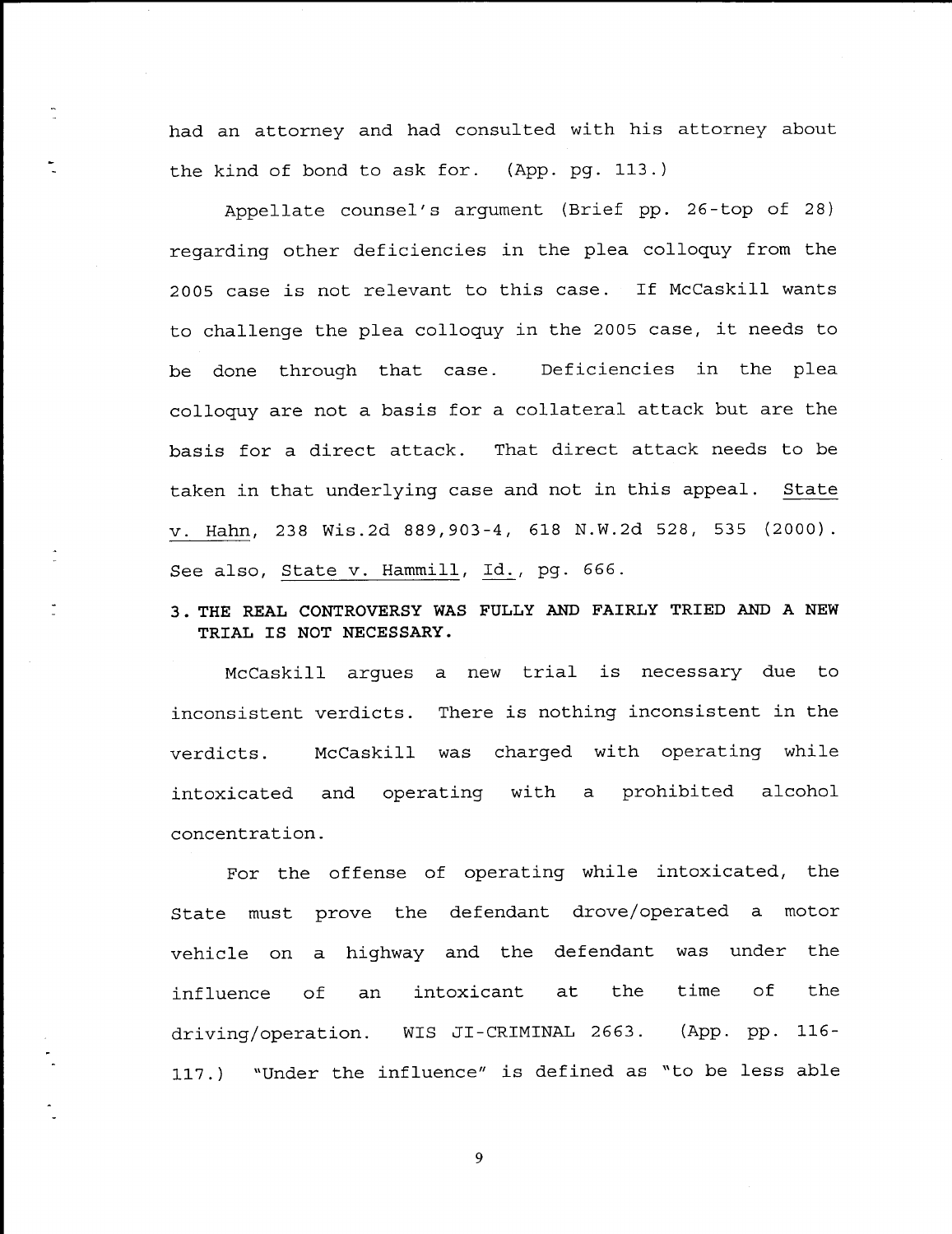to exercise the clear judgment and steady hand necessary to handle and control a motor vehicle." Id.

For the offense of operating with a prohibited alcohol concentration, the State must prove the defendanL drove/operated a motor vehicle on a highway and at the time of the driving/operation the defendant had a prohibited alcohol concentration. WIS JI-CRIMINAL 2660C. (App. pg. 118. )

The issue, in terms of the jury's verdict, is not just whether McCaskill was driving the vehicle, but, for the operating while intoxicated charge, whether McCaskill's ability to exercise the clear judgment and steady hand necessary to handle and control a motor vehicle was impaired. observed driving by McCaskill, it would be plausible the As there was no evidence or testimony regarding jury could find the State had not proven that element beyond a reasonable doubt. For the charge of operating with <sup>a</sup> prohibited alcohol concentration, all that is needed, beyond the operation, is proof of the alcohol concentration. The jury could easily have concluded that McCaskill drove the vehicle, as he and his car had to get to that location somehow. While there may not have been evidence, to the jury's satisfaction, as to impairment, there clearly was evidence of the prohibited alcohol concentration. Those verdicts are not inconsistent.

l0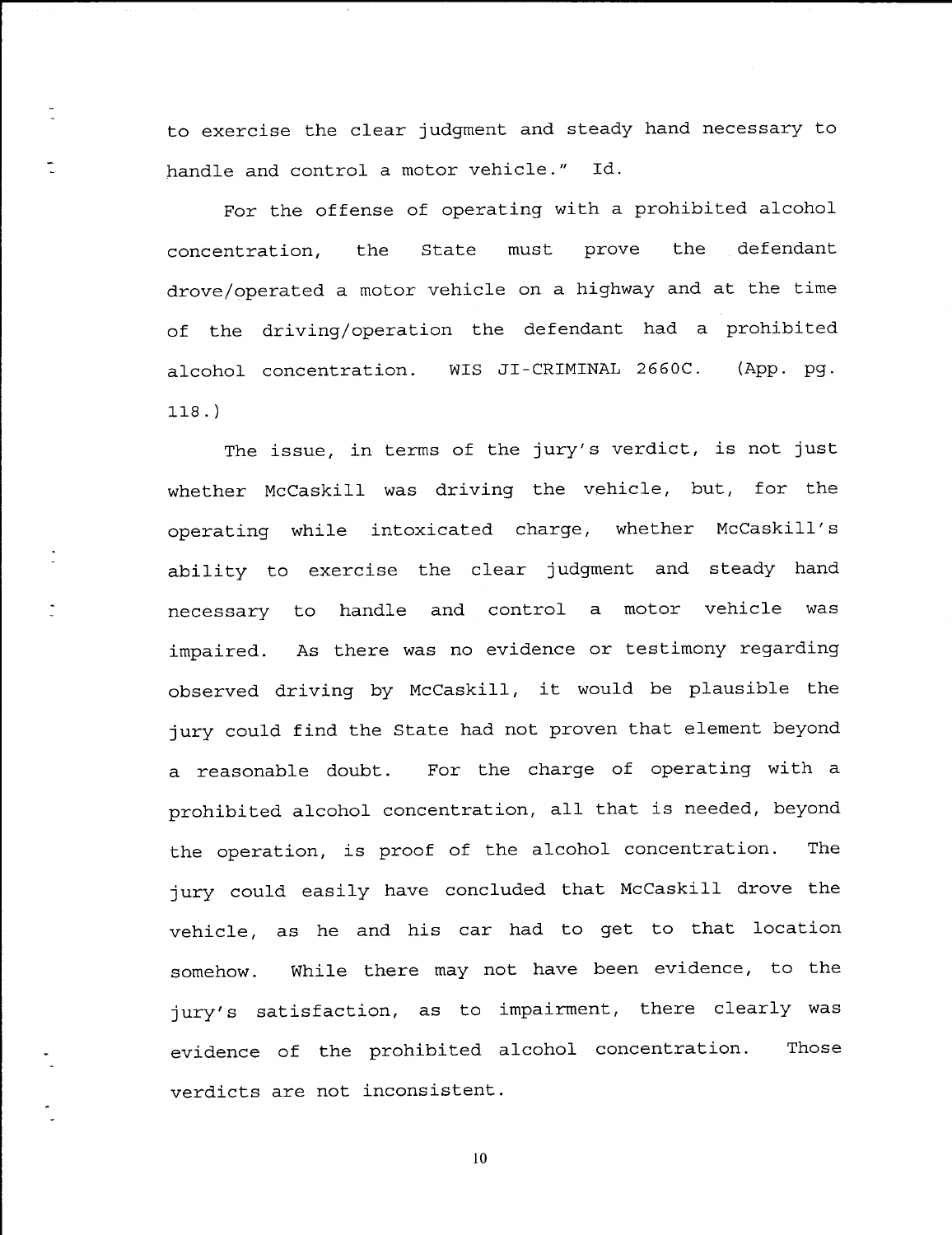The standard of review on this issue is for the appellate court to view "facts in the light most favorable to sustain the verdict and where more than one inference might be drawn from the evidence presented at trial . . . to accept the inference drawn by the jury." State v. Forster 260 Wis.2d 749, 153, 659 N.W.2d L44, <sup>746</sup> (Ct.App. 2003). Further, the United States Supreme Court and Wisconsin's courts have consistently held that logical consistency between several counts is not required in order to accept a jury's verdict. See <u>Dunn v. U.S.</u>, 284 US 390 (1932); <u>State</u> v. Mills, 62 Wis.2d 186, 214 N.W.2d 456 (1974); Nabbefeld v. State, 83 Wis.2d 515, 266 N.W.2d 292 (L97B) ; State v. <mark>Thomas</mark>, 161 Wis.2d 616, 468 N.W.2d 729 (Ct.App. 1991); <u>State</u> v. Johnson, 184 Wis.2d 324, 516 N.W.2d 463 (Ct.App. 1994); and, State v. Thomas, 274 Wis.2d  $513,683$  N.W.2d 497 (Ct.App. 2O04) .

#### CONCLUSION

For the reasons set forth above, the State asks the Court to affirm the Trial Court's ruling and uphold the jury's verdict.

Dated:  $\frac{\partial}{\partial \theta}$ 

DAVID R. KNAAPEN State Bar No. 1010529 Assistant District Attorney Attorney for Plaintiff-Respondent

t1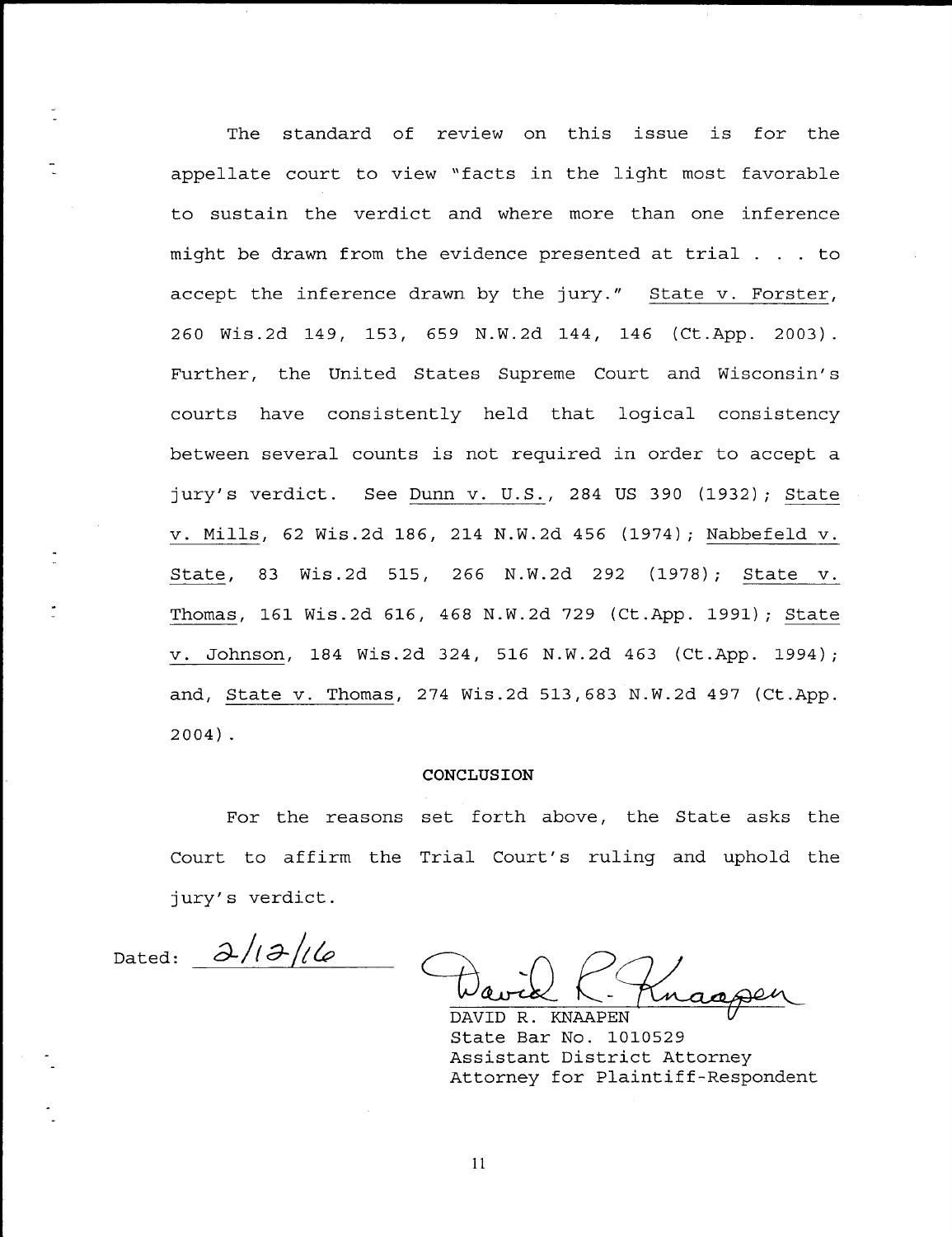### CERTIFTCATION

I hereby certify that this brief conforms to the rules contained in s. 809.19(8) (b) and (c) for a brief produced with a monospaced font. The length of this Brief is 11 pages.

#### ELECTRONIC FILING CERTIFICATION

 $\sim 10^7$ 

I hereby certify that the text of the electronic copy of the brief is identical to the text of the paper copy of the brief and conforms to the rules contained in s.  $809.19(12)(f)$ .

Knaapen

DAVID R. KNAAPEN State Bar No. 1010529